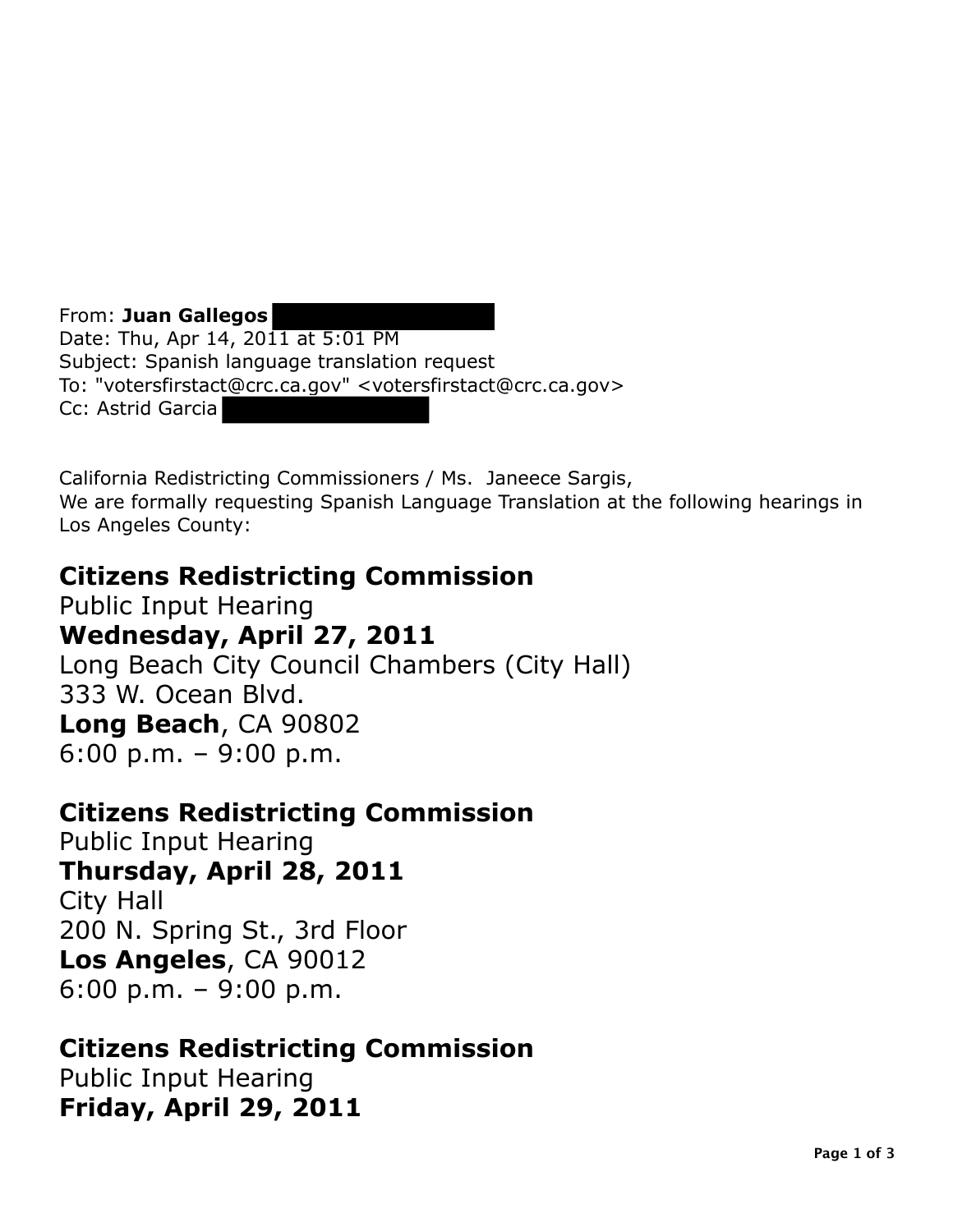San Gabriel Mission Playhouse 320 Mission Drive **San Gabriel**, CA 91776 6:00 p.m. – 9:00 p.m.

## **Citizens Redistricting Commission**

 **Saturday, April 30, 2011**  City of San Fernando City Hall – Council Chambers 117 Macneil Street Public Input Hearing **San Fernando**, CA 91340 2:00 p.m. – 5:00 p.m.

### **Citizens Redistricting Commission**

 **Sunday, May 1, 2011**  Sierra Toyota, Antelope Valley Room 43301 12th Street West Public Input Hearing **Lancaster**, CA 93534 2:00 p.m. – 5:00 p.m.

Thank you!,

#### **Juan A. Gallegos**  Redistricting Community Organizer

Mobil: Fax:

 Policy, Research & Advocacy Dept. 1122 W. Washington Blvd., 3rd. Floor Los Angeles, CA 90015 NALEO Educational Fund

 *The NALEO Educational Fund is the leading nonprofit organization that facilitates full Latino participation in the American political process, from citizenship to public service.*